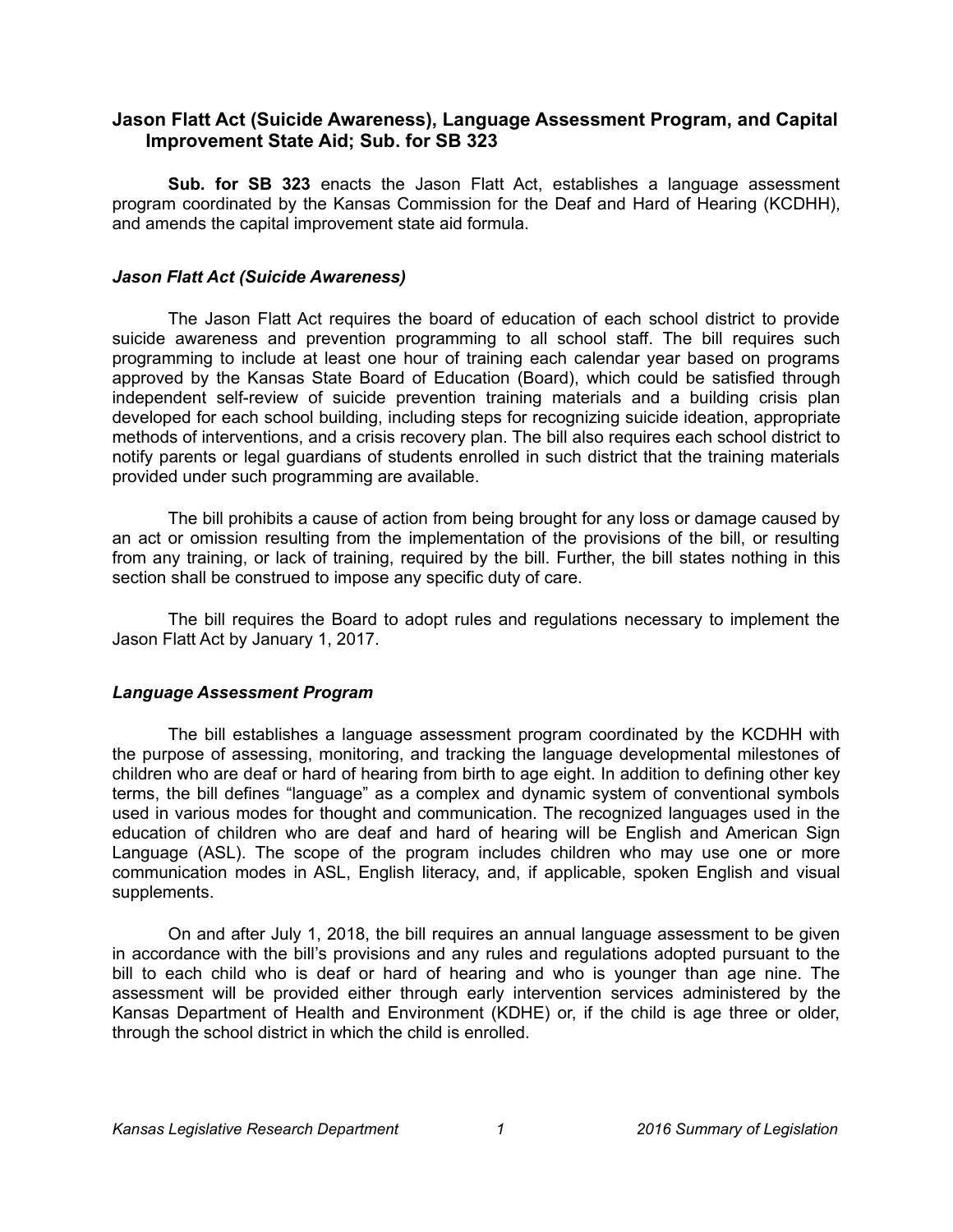The bill also establishes a 16-member advisory committee on the language assessment program (Advisory Committee) within the KCDHH. The Governor will appoint nine members with the following qualifications:

- A credentialed teacher of the deaf who uses both ASL and English during instruction;
- A credentialed teacher of the deaf who uses spoken English with or without visual supplements during instruction;
- A credentialed teacher of the deaf who has expertise in curriculum development and instruction of ASL and English;
- A credentialed teacher of the deaf who has expertise in assessing language development in both ASL and English;
- A speech language pathologist who has experience working with children from birth to age eight;
- A professional with a linguistic background who conducts research on language outcomes of children who are deaf or hard of hearing and use ASL and English;
- A parent of a child who is deaf and uses both ASL and English;
- A parent of a child who is deaf or hard of hearing and who uses spoken English with or without visual supplements; and
- A member who is knowledgeable about teaching and using both ASL and English in the education of children who are deaf and hard of hearing.

The remaining seven members, or their designees, will be *ex officio* members:

- The executive director of KCDHH;
- The coordinator of the Sound Start Program;
- The KCDHH member representing the State School for the Deaf;
- The KCDHH member representing KDHE;
- The KCDHH member representing the Board;
- The coordinator of the KDHE Early Intervention Program; and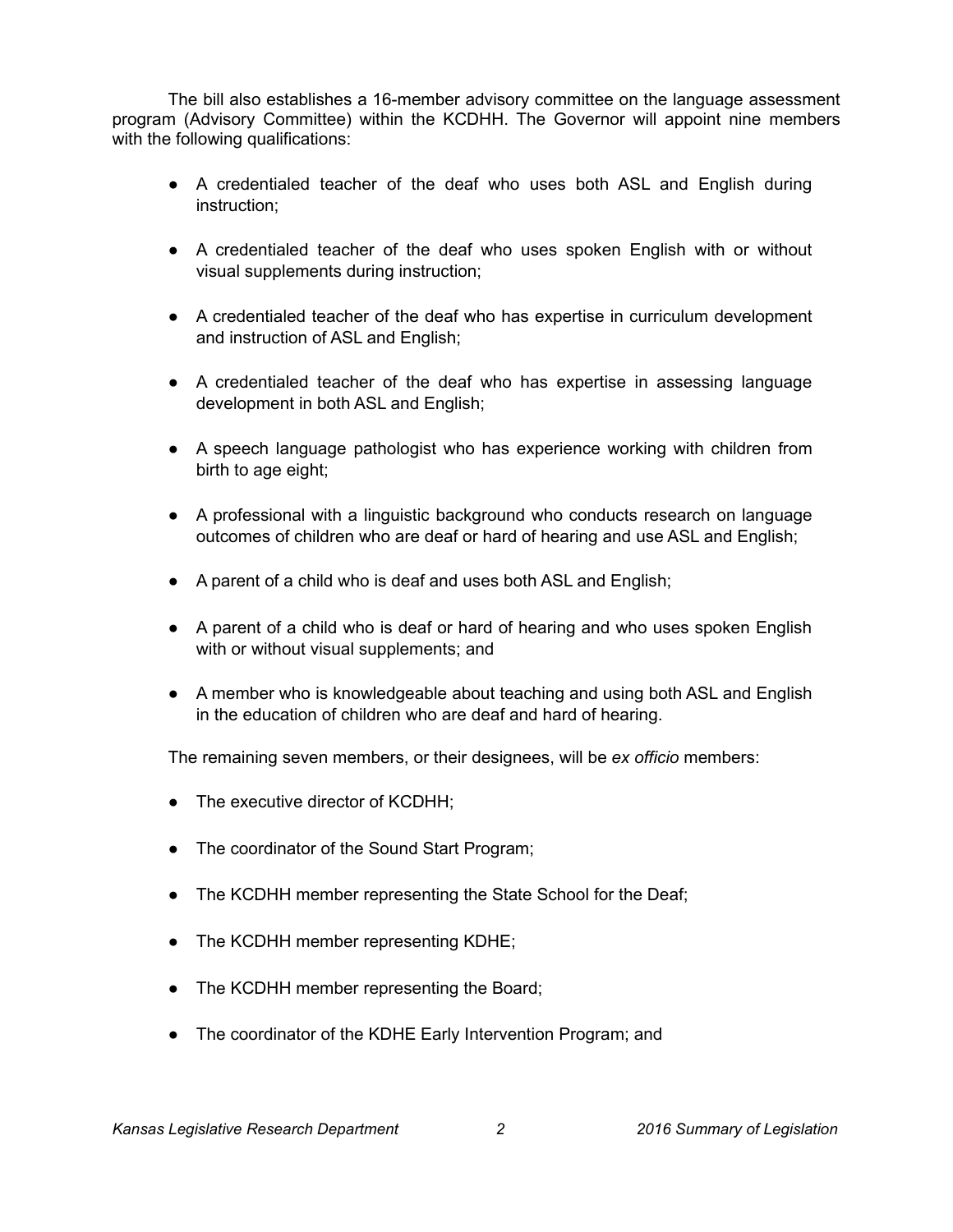• The coordinator of the Kansas State Department of Education (KSDE) Early Education Program.

The executive director of KCDHH will call an organizational meeting of the Advisory Committee on or before August 1, 2016, where the members will elect a Chairperson and Vicechairperson. The bill authorizes the Advisory Committee to meet at any time and at any place within the state on the call of the Chairperson. The bill specifies a quorum as nine members and all actions of the Advisory Committee will be by motion adopted by a majority of members present when there is a quorum.

The Advisory Committee is charged with developing specific action plans and proposed rules and regulations necessary to fully implement the language assessment program by January 31, 2018, and will cease to exist after July 1, 2018. To carry out its charge, the bill requires the Advisory Committee to:

- Collaborate with the Coordinating Council on Early Childhood Developmental Services and the Kansas State Special Education Advisory Council;
- Solicit input from professionals trained in the language development and education of children who are deaf or hard of hearing on the selection of specific language developmental milestones;
- Review, recommend, and monitor the use of existing and available language assessments for children who are deaf or hard of hearing;
- Identify and recommend qualifications of language professionals with knowledge of the use of evidence-based, best practices in English and ASL who can be available to advocate at individualized family service plan (IFSP) and individualized education program (IEP) team meetings;
- Identify qualifications of language assessment evaluators with knowledge on the use of evidence-based, best practices with children who are deaf or hard of hearing and resources for locating such evaluators; and
- Identify procedures and methods for communicating information on language acquisition, assessment results, milestones, assessment tools used, and progress of the child to the parent or legal guardian of such child, teachers, and other professionals involved in the early intervention and education of such child.

The bill requires the specific action plans and proposed rules and regulations developed by the Advisory Committee to include the following:

● Language assessments that include data collections and timely tracking of the child's development so as to provide information about the child's receptive and expressive language compared to such child's linguistically age-appropriate peers who are not deaf or hard of hearing;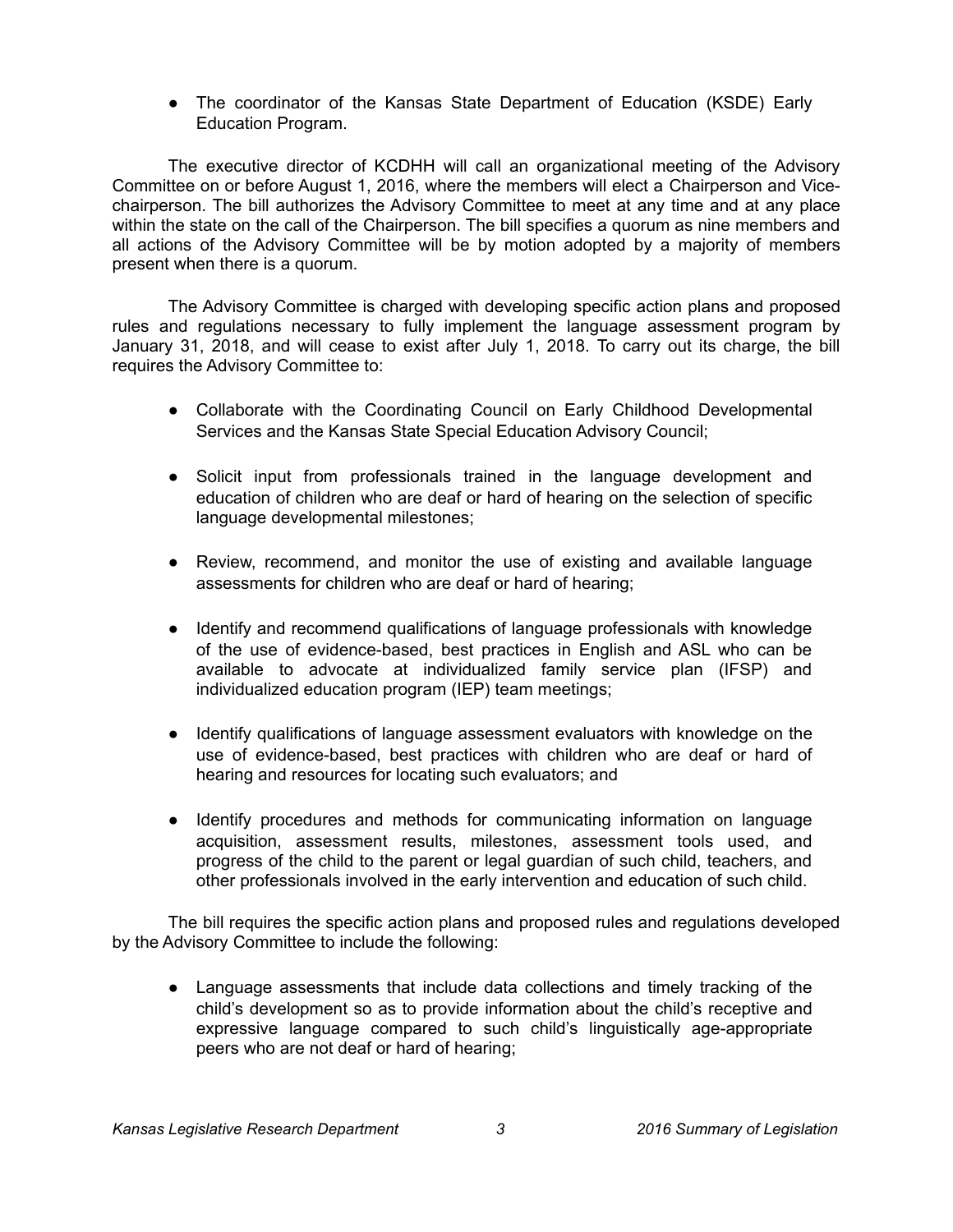- Language assessments conducted in accordance with standardized norms and time lines in order to monitor and track language developmental milestones in receptive, expressive, social, and pragmatic language acquisition and developmental stages to show progress in ASL literacy, English literacy, or both for all children who are deaf or hard of hearing from birth to age eight;
- Language assessments delivered in the child's mode of communication and that have been validated for the specific purposes for which each assessment is used, and appropriately normed;
- Language assessments administered by individuals who are proficient in ASL for ASL assessments and English for English assessments;
- Use of assessment results, in addition to the assessment required by federal law, for guidance on the language developmental discussions by IFSP and IEP teams when assessing the child's progress in language development;
- Reporting of assessment results to the parents or legal guardian of the child and the applicable agency;
- Reporting of assessment results on an aggregated basis to the House and Senate Committees on Education; and
- Reporting of assessment results to the members of the child's IFSP or IEP team, which may be used, in addition to the assessment required by federal law, by the child's IFSP or IEP team, as applicable, to track the child's progress and to establish or modify the IFSP or IEP.

The bill requires KSDE, KDHE, and the State School for the Deaf to enter into interagency agreements with KCDHH to share statewide aggregate data. Further, on or before January 31, 2019, and annually thereafter, the bill requires KCDHH to publish a report specific to language and literacy development of children who are deaf or hard of hearing for each age from birth to age eight, including those who are deaf or hard of hearing and have other disabilities, relative to such children's peers who are not deaf or hard of hearing. The report will be based on existing data reported in compliance with the federally required state performance plan on pupils with disabilities. KCDHH also is required to publish the report on its website.

## *Capital Improvement State Aid for School Districts*

The bill amends the capital improvement state aid formula (bond and interest state aid) for school districts' general obligation bonds approved at an election held on or after July 1, 2016. For such bonds, the bill places a cap on the total amount of capital improvement state aid available. This cap could not exceed the six-year average amount of capital improvement state aid as determined by the Board. The bill uses the same formula for calculating capital improvement state aid as exists under the block grant to school districts.